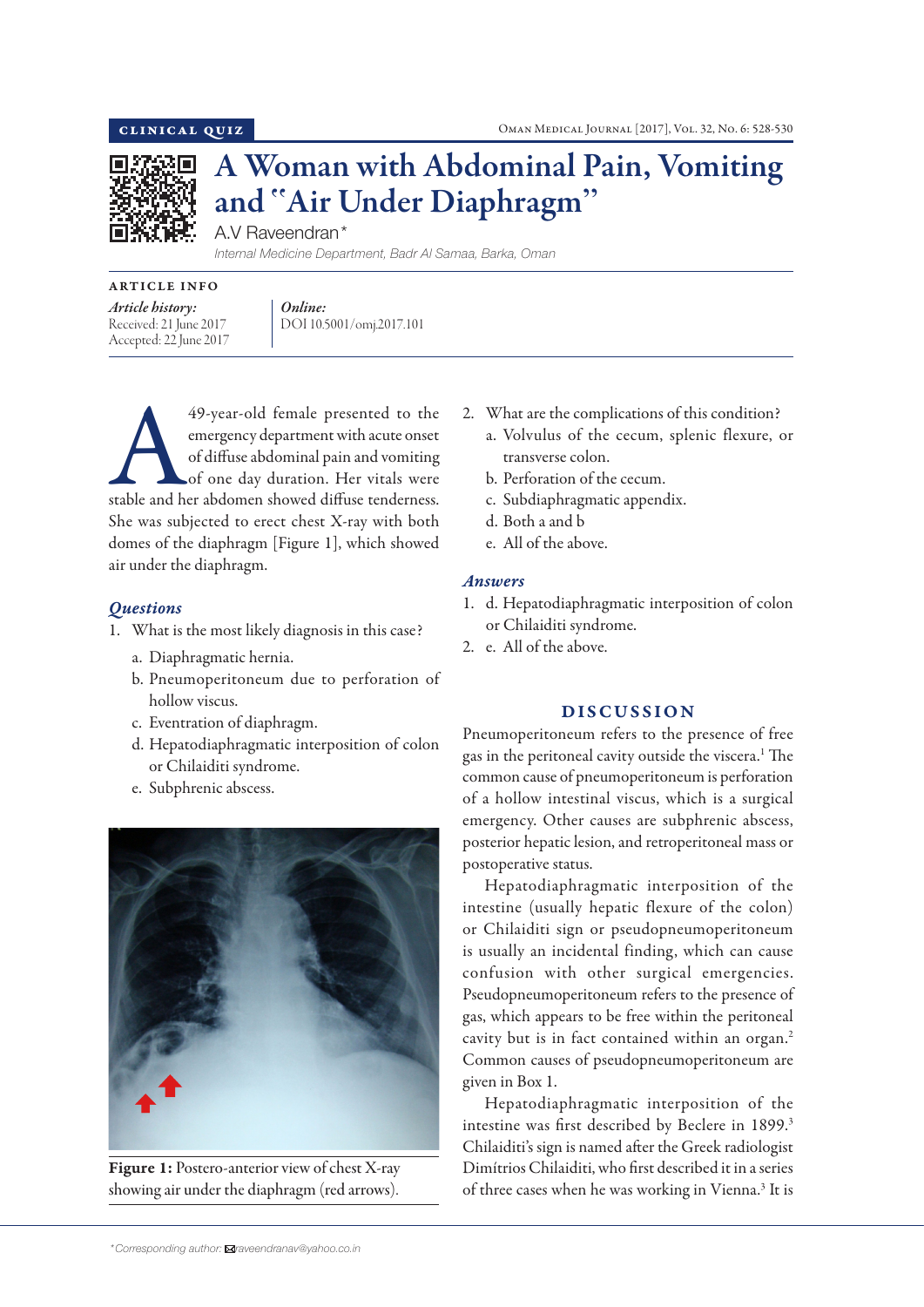## Box 1: Causes of pseudopneumoperitoneum.

- 
- Chilaiditi syndrome. Morgagni hernia, bochdalek hernia, and diaphragmatic
- 
- 
- 
- 
- 
- 
- 
- Diaphragmatic undulation.<br>• Basal linear atelectasis.<br>• Subphrenic abscess caused by gas-forming organisms.<br>• Pyonephrosis caused by gas-forming organisms.<br>• Gas within skin folds.<br>• Cysts of pneumatosis coli.<br>• Pneumore
- 
- 
- teres.<br>• Properitoneal fat stripe.<br>Large bullae at the base of the lungs.<br>• Pneumomediastinum (mimicking cupola sign).

a rare condition with an incidence of 0.006–0.2% with a marked male predominance (male to female ratio 4:1). $\mathrm{^4}$  It can be transient or permanent.

Chilaiditi's sign is asymptomatic interposition of the bowel at hepatic flexure of colon between the liver and right hemidiaphragm visible on chest X-ray, which is usually performed for some cardiorespiratory illness. When it is associated with symptoms like abdominal pain, vomiting, constipation, respiratory distress, angina like chest pain or very rarely with volvulus or features of obstruction, it is called Chilaiditi syndrome. Patients will be symptomatic in the sitting position and feel better in the supine position as the accumulated air ascends up when seated causing difficulties. Physical examination may show obliteration of the liver, dullness, and the liver may be pushed down and palpable. The absence of features suggestive of peritonitis helps to differentiate the condition from hollow viscus perforation.

Haustral markings help to differentiate it from other causes of pneumoperitoneum. In patients with pneumoperitoneum the free air shifts with a change in the patient's position in contrast to Chilaiditi, and a left lateral decubitus abdominal film may help to differentiate the two conditions.<sup>5</sup> Linear atelectasis of the lung base situated above and parallel to the diaphragm can also simulate pneumoperitoneum, but can be easily differentiated by the presence of a normally aerated lung above and below the atelectatic band. Chilaiditi's sign can be differentiated from diapharagmatic hernia by demonstrating the intact continuity of diaphragm.

The predisposing factors for the development of this can be due to hepatic, intestinal, diaphragmatic, and other miscellaneous causes. Factors associated

with intestines include abnormalities of suspensory ligament of colon and falciform ligament, megacolon, an elongated/hypermobile colon with chronic constipation, and abnormal gas accumulation due to aerophagia. Diaphragmatic factors include the elevation of the right hemidiaphragm, such as eventration or phrenic nerve injury, and the hepatic factors include atrophy of the liver due to cirrhosis or congenital etiology (atrophic or small liver, segmental agenesis of the right lobe of the liver). Other factors include increased intraabdominal pressure (ascites, obesity, and pregnancy) enlargement of the lower thoracic cavity (chronic obstructive pulmonary disease, bronchial asthma, emphysema), intraperitoneal adhesion (previous surgery or tumor metastasis), iatrogenic factors (endoscopic procedures) psychotropic medication, significant weight loss, and anatomic abnormalities associated with some psychiatric conditions like mental retardation and schizophrenia.<sup>4,5</sup>

Complications are rare in Chilaiditi syndrome and include volvulus of the cecum, splenic flexure, or transverse colon and perforation of cecum, or subdiaphragmatic appendix.<sup>6</sup> Undiagnosed Chilaiditi may result in perforation during liver biopsy and colonoscopy.

In patients with Chilaiditi's sign, ultrasonogram clearly shows bowel loops between the liver and diaphragm, and computed tomography scan shows haustral folds confirming the diagnosis.<sup>7</sup>

The treatment of Chilaiditi syndrome is supportive care with bed rest, fluid supplementation, nasogastric decompression, cathartics, a high-fiber diet, and enema.<sup>8</sup> Rarely, the condition may require surgical interventions like colectomy, hepatopexy, or laparoscopic colopexy if the patient develops complications like refractory ileus, colonic volvulus, or bowel ischemia.9

#### *Disclosure*

The authors declared no conflict of interest.

#### references

- 1. Williams NM, Watkin DF. Spontaneous pneumoperitoneum and other nonsurgical causes of intraperitoneal free gas. Postgrad Med J 1997 Sep;73(863):531-537.
- 2. Lo BM. Radiographic look-alikes: distinguishing between pneumoperitoneum and pseudopneumoperitoneum. J Emerg Med 2010 Jan;38(1):36-39.
- 3. Chilaiditi D. Zur Frage der Hepatoptose und Ptoseimallgemeinenim Anschlussan Drei Fälle von temporärer, partieller Leberverlagerung. Fortschr<br>Gebiete Rontgenstrahlem Nuklearmed Erganzungsband